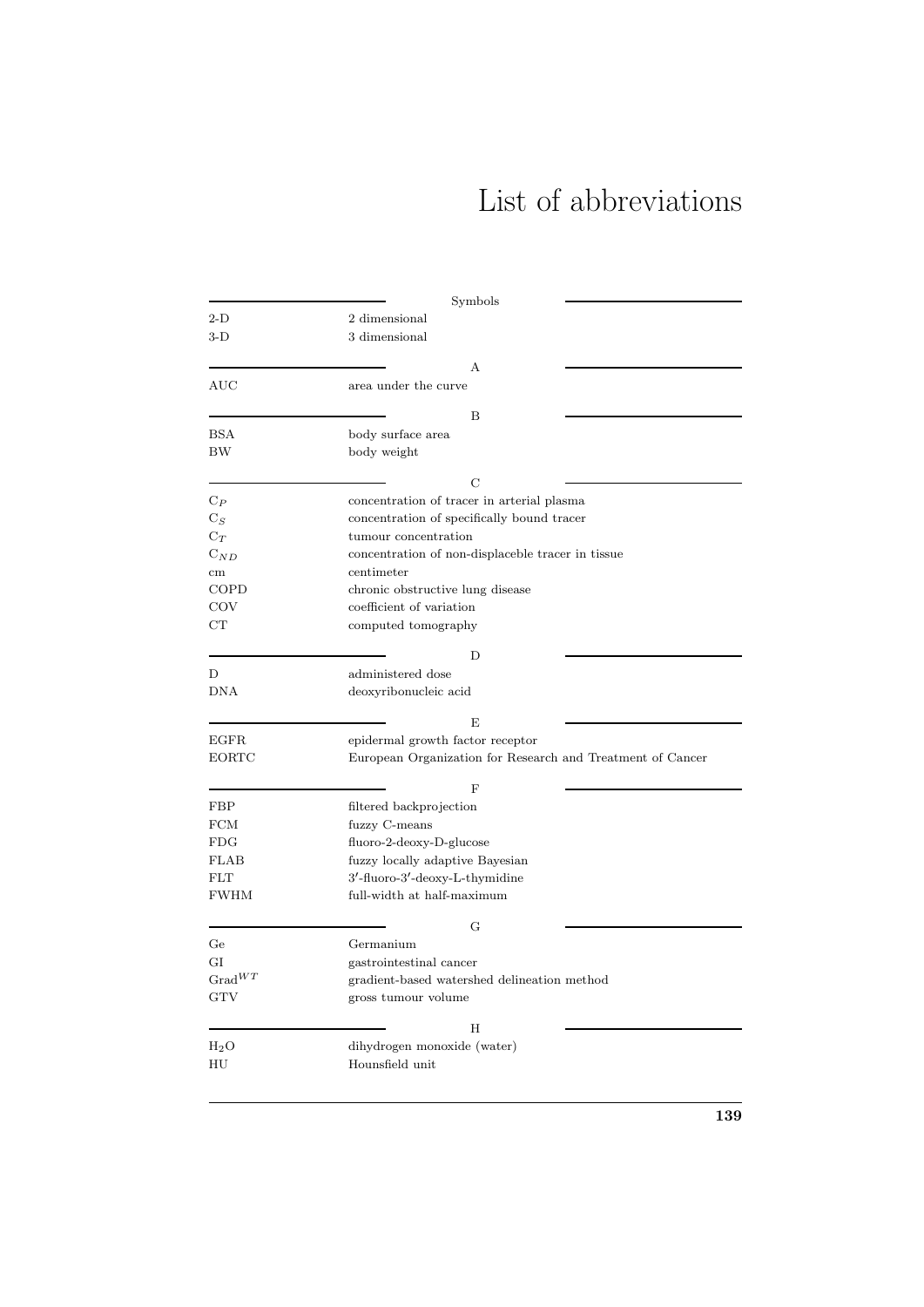|                | I                                             |  |  |
|----------------|-----------------------------------------------|--|--|
| IDIF           | image-derived input function                  |  |  |
|                |                                               |  |  |
|                | Κ                                             |  |  |
| $K_1$          | delivery (pharmacokinetic parameter)          |  |  |
| $K_i$          | influx rate constant                          |  |  |
| kBq            | kilobecquerel                                 |  |  |
| keV            | kiloelectron volt                             |  |  |
| kg             | kilogram                                      |  |  |
|                | L                                             |  |  |
| LBM            | lean body mass                                |  |  |
| LOR            | line-of-response                              |  |  |
|                |                                               |  |  |
|                | М                                             |  |  |
| MBq            | megabecquerel                                 |  |  |
| min            | minute                                        |  |  |
| ml             | milliliter                                    |  |  |
| mm             | millimeter                                    |  |  |
| mmol/l         | millimole per liter                           |  |  |
| $MR_{Glu}$     | metabolic rate of glucose                     |  |  |
| MRI            | magnetic resonance imaging                    |  |  |
|                | Ν                                             |  |  |
| n              | number                                        |  |  |
| nAUC           | normalized AUC                                |  |  |
| NEMA           | National Electrical Manufacturers Association |  |  |
| NLR            | nonlinear regression                          |  |  |
| ns             | nanosecond                                    |  |  |
| NSCLC          | non-small cell lung cancer                    |  |  |
|                |                                               |  |  |
|                | O                                             |  |  |
| О              | oxygen                                        |  |  |
| <b>OSEM</b>    | ordered subsets expectation maximization      |  |  |
|                | P                                             |  |  |
| PET            | positron emission tomography                  |  |  |
| PSF            | point spread function                         |  |  |
|                | R                                             |  |  |
| $\mathbf{R}^2$ | squared Pearson's correlation coefficient     |  |  |
| <b>RTL</b>     | relative threshold level                      |  |  |
|                |                                               |  |  |
|                | $\rm S$                                       |  |  |
| S              | second                                        |  |  |
| <b>SBR</b>     | signal to background ratio                    |  |  |
| SD             | standard deviation                            |  |  |
| SE             | standard error                                |  |  |
| <b>SKM</b>     | simplified kinetic method                     |  |  |
| $_{\rm{SUV}}$  | standardized uptake value                     |  |  |
|                |                                               |  |  |